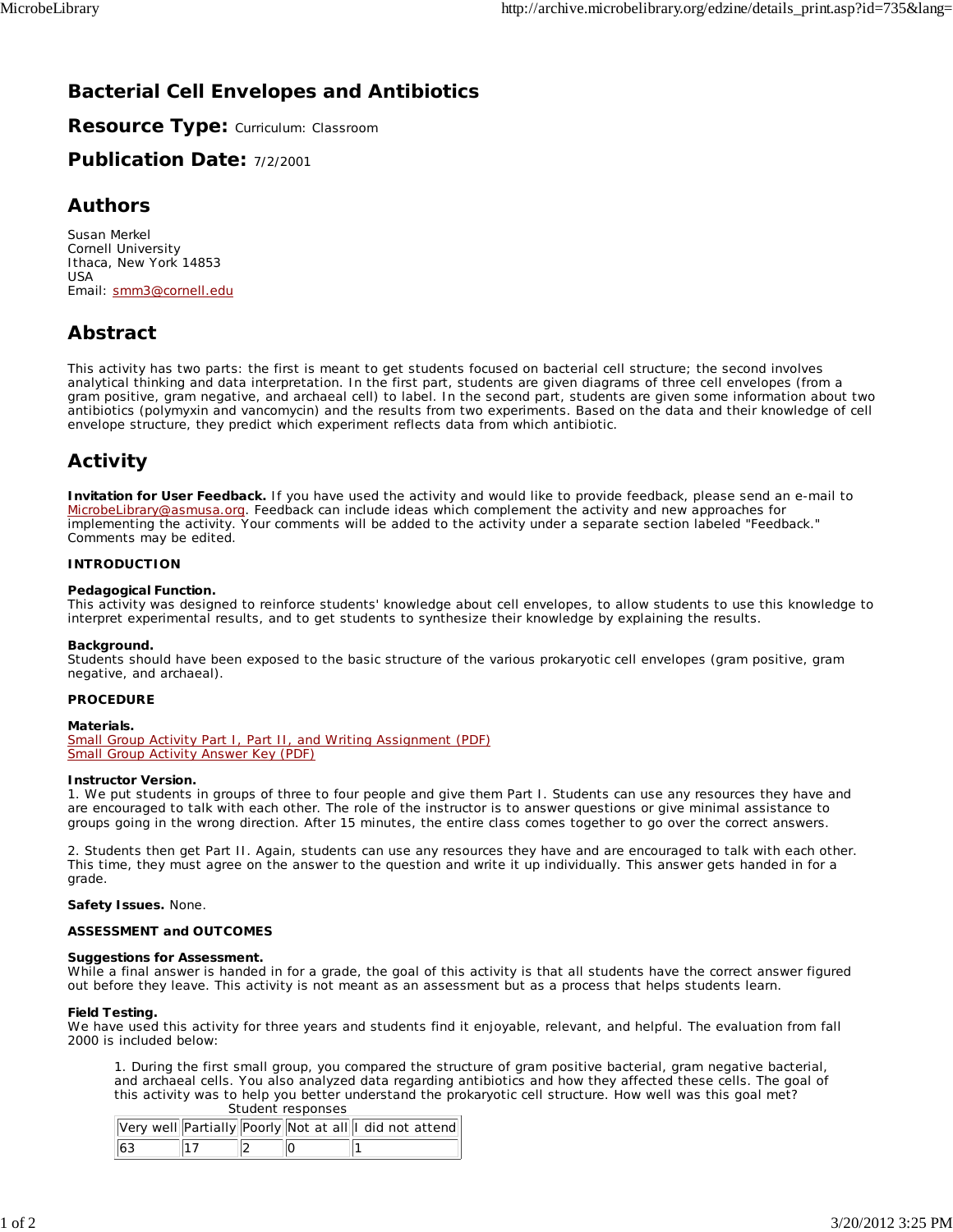### **Problems and Caveats.**

Groups need to come in and get to task relatively quickly to allow enough time to finish within the 50 minute period. Part I and Part II take us about 20 minutes each.

### **SUPPLEMENTARY MATERIALS**

#### **References.**

**Sherris, J., (ed.).** 1990. Medical microbiology: an introduction to infectious disease, 2nd ed. Elsevier Science Publishing, Inc., New York, N.Y.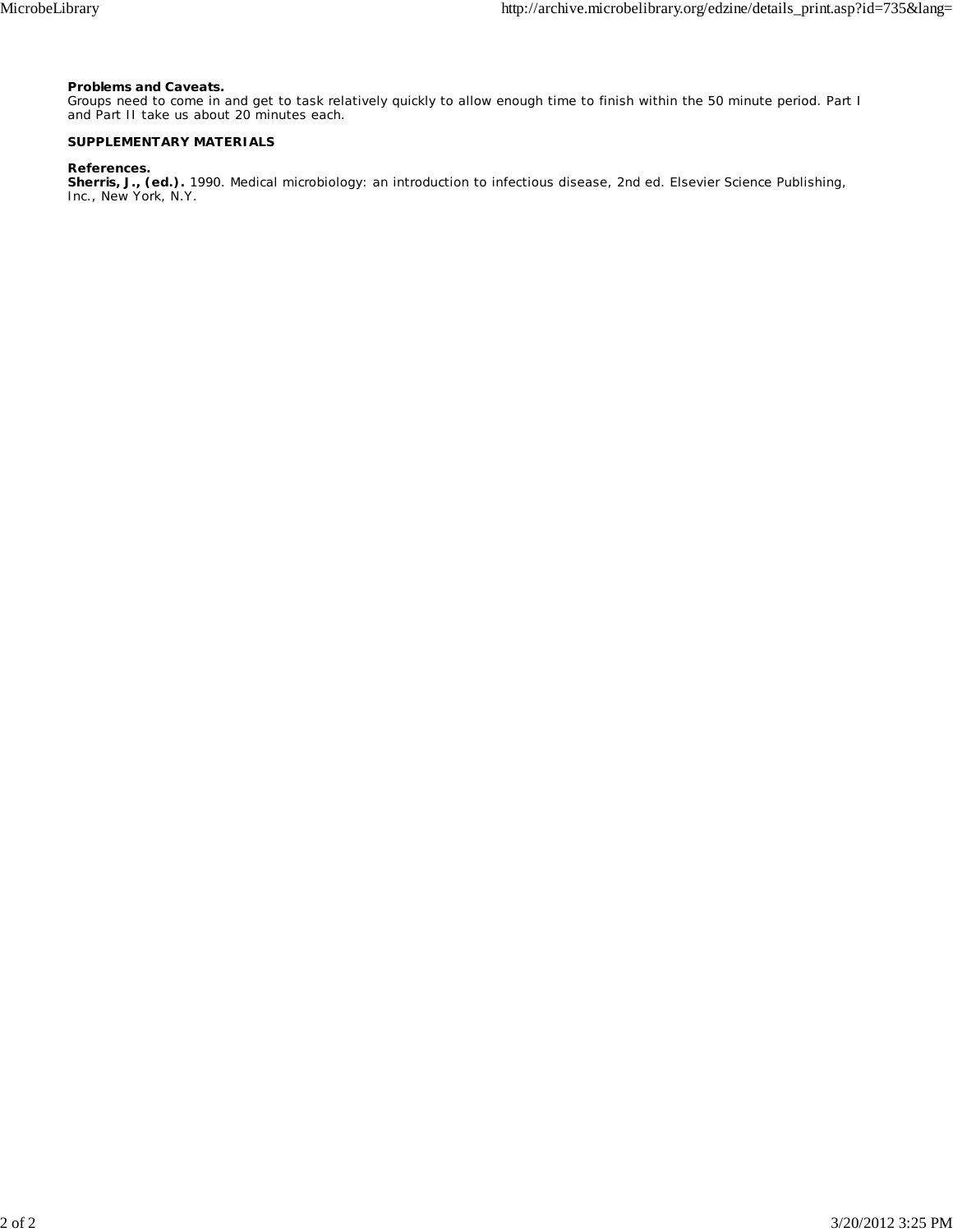# **Small Group Activity Cell Structure and Function**

Part I (20 minutes) Throughout the activities today, you will work in groups of three to four students. **You may use whatever resources you have available.**

1) In your group, look at the diagrams on the next page of three different prokaryotic cell envelopes. Determine which cell envelope shows a gram positive, proteobacterial or gram negative, and archaeal cell envelope.

2) Label the components of each cell envelope using the list below. (Note: not all cells have all the structures listed)

| peptidoglycan          | lipopolysaccharide       |
|------------------------|--------------------------|
| cytoplasmic membrane   | periplasmic space        |
| outer membrane         | phospholipid bi-layer    |
| membrane-bound protein | teichoic acid            |
| porin                  | polysaccharide cell wall |

3) Compare and contrast the three different cell envelopes considering the **function** of each structure.

a) Which three general structures do they ALL have in common? (Choose from the list below.)

| cell wall               | lipopolysaccharide      |
|-------------------------|-------------------------|
| periplasmic space       | teichoic acid           |
| outer membrane          | cytoplasmic membrane    |
| porin proteins          | peptidoglycan cell wall |
| membrane-bound proteins |                         |

b) What is the function of each of these three structures?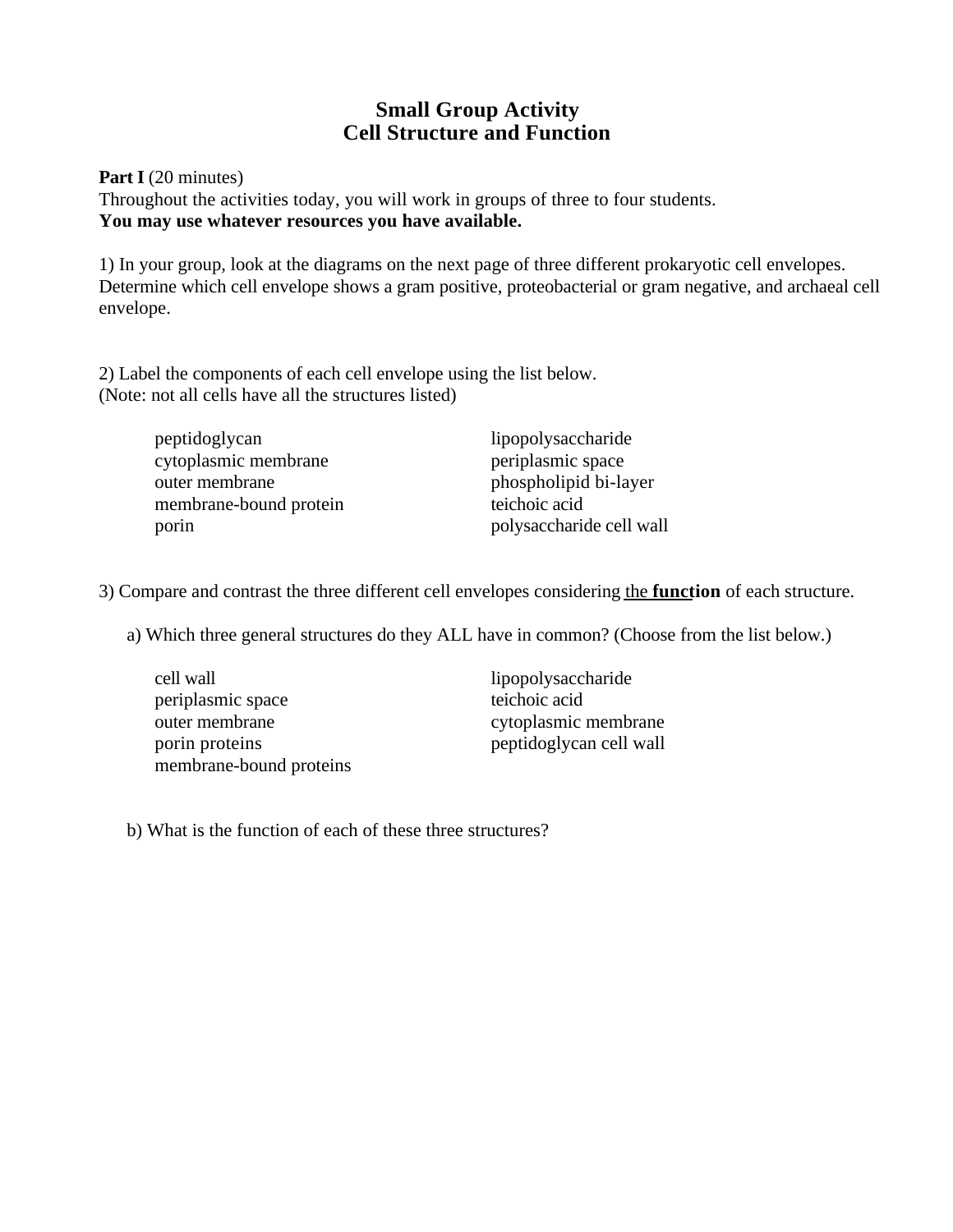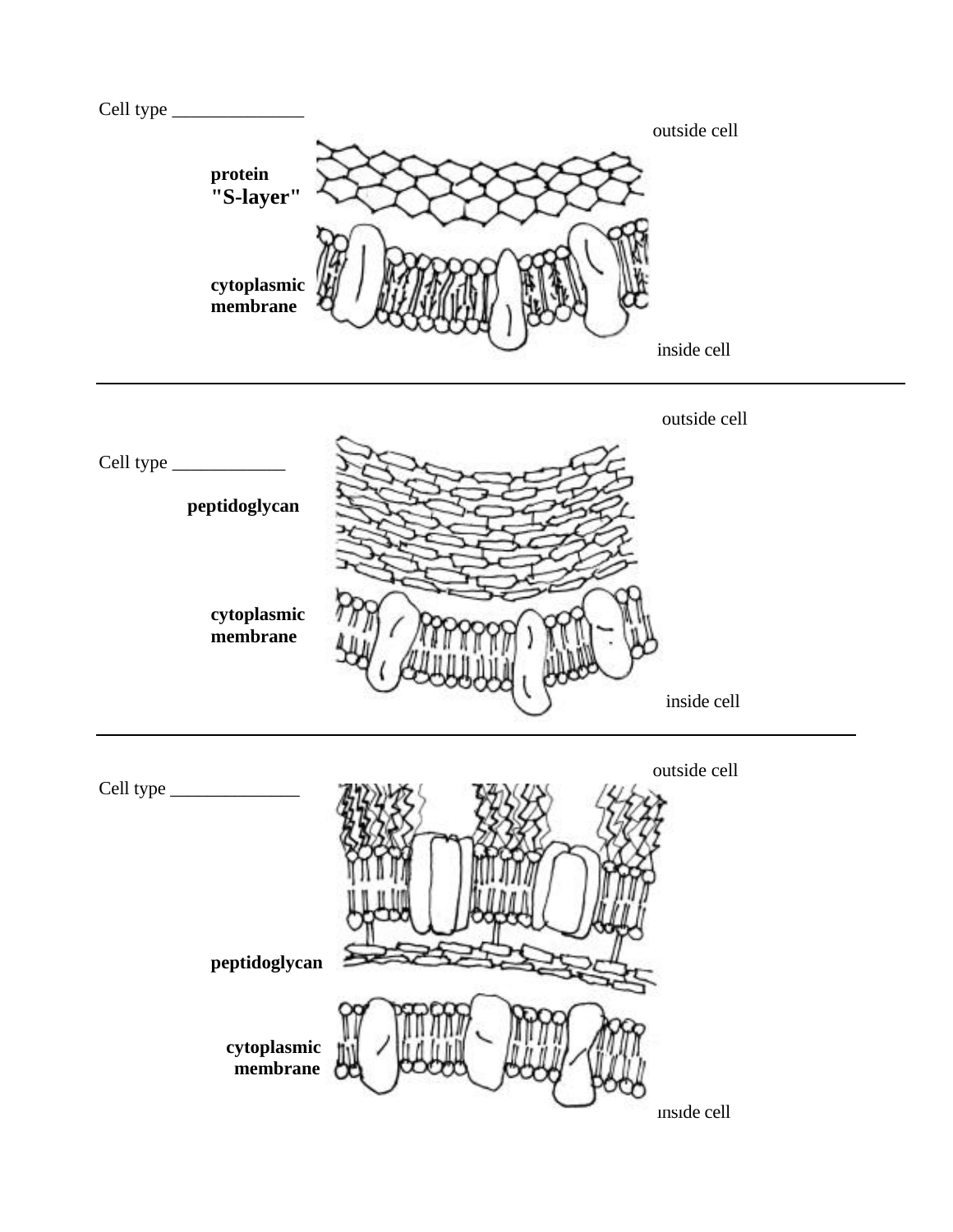# **Small Group Activity Cell Structure and Function**

## Part II. (25 minutes)

Antibiotics are organic chemicals that selectively kill bacterial cells (without harming eukaryotic cells). Many antibiotics work by attacking and disrupting different parts of the bacterial cell envelope.

For example, **vancomycin** is an antibiotic that has become critical for controlling penicillin-resistant bacteria. This large glycopeptide (molecular wt. = 1449) binds to **cell wall precursors** and interferes with peptidoglycan synthesis.

The **polymyxins** are a group of antibiotics that are particularly effective as a topical antibiotic against skin infections. These large polypeptides (molecular  $wt = 1202$ ) can disrupt some bacterial membranes by binding preferentially to **lipid A molecules**.

In the experiments below, different prokaryotic cells were grown in broth cultures in the presence or absence of an antibiotic (either vancomycin or polymixin) After 1 hour, cells were rinsed, and the percent of bacteria that survived was determined.



Using the data above, **predict** which experiment (A or B) was done using vancomycin and which experiment was done using polymyxin, and **explain your rationale**. NOTE: *Bacillus* has a Gram (+) type envelope; *E.coli* has a Gram (-) type envelope and *Methanobacterium* is an Archaea. (Hint: think about cell envelope structure).

Once you come up with an answer that everyone in your group agrees with, **write it in on the attached sheet and hand it in to your instructor.**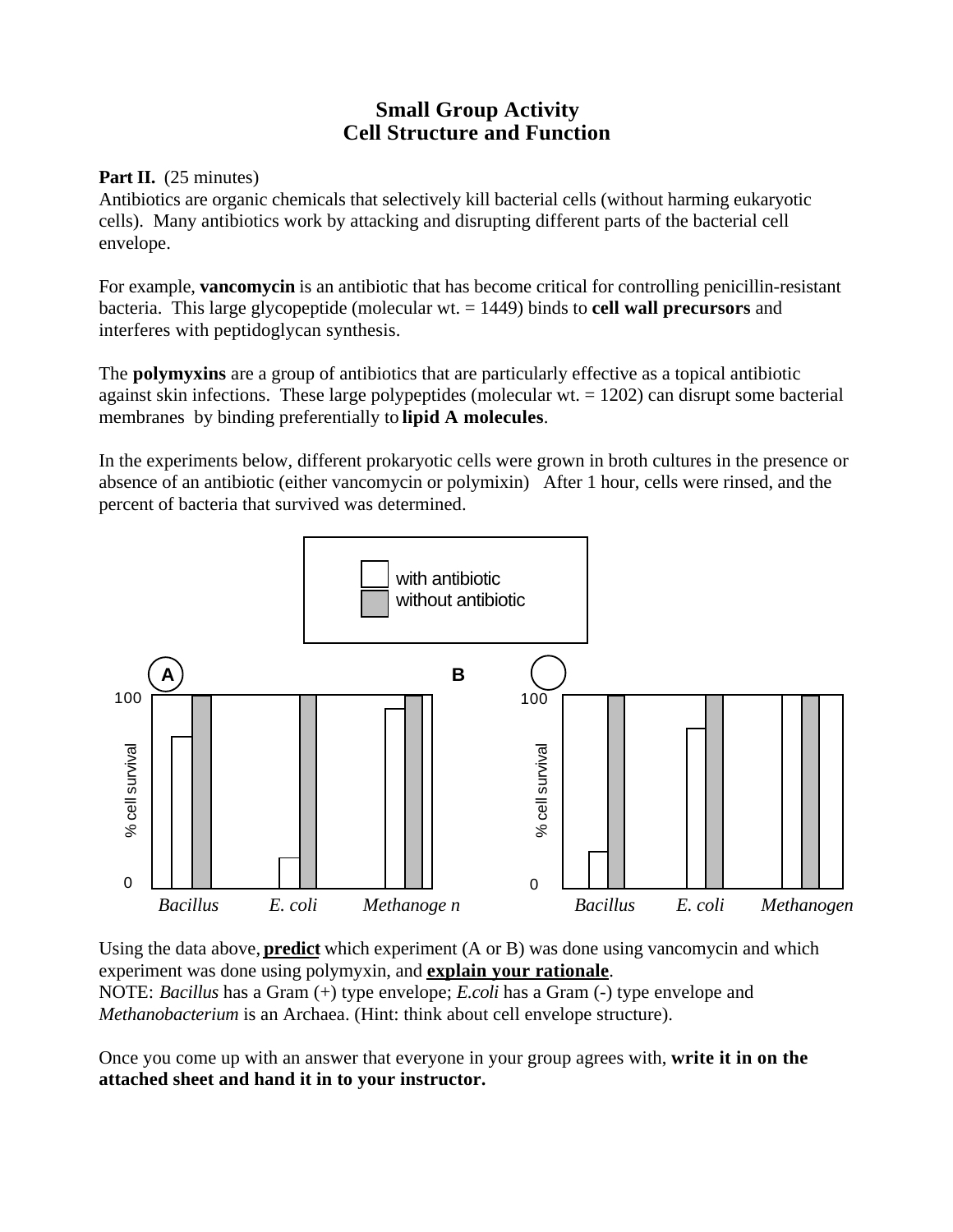# **Small Group Activity Cell Structure and Function Writing Assignment**

Your name \_\_\_\_\_\_\_\_\_\_\_\_\_\_\_\_\_\_\_\_\_\_\_\_

Your instructor's name

**QUESTION: According to the data on the previous page, which experiment (A or B) was done with vancomycin and which was done with polymyxin?**

For full credit (5 points), you must explain your reasoning in both cases.

Please limit your answer to the FRONT of this page.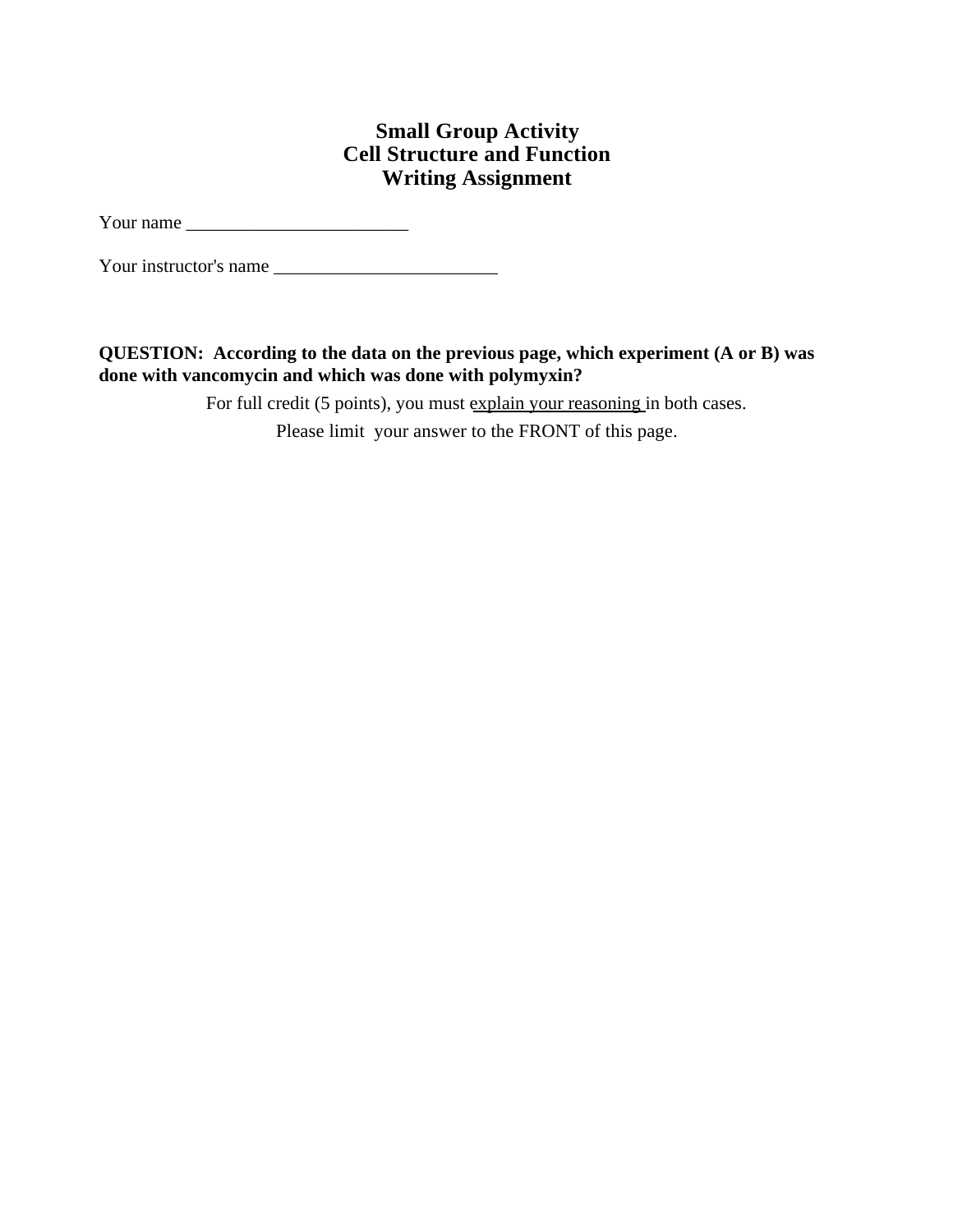# **Small Group Activity ANSWER KEY Cell Structure and Function**

**Part I** (20 minutes) Throughout the activities today, you will work in groups of three to four students. **You may use whatever resources you have available.**

1) In your group, look at the diagrams on the next page of three different prokaryotic cell envelopes. Determine which cell envelope shows a gram positive, proteobacterial or gram negative, and archaeal cell envelope.

2) Label the components of each cell envelope using the list below. (Note: not all cells have all the structures listed)

| peptidoglycan          | lipopolysaccharide       |
|------------------------|--------------------------|
| cytoplasmic membrane   | periplasmic space        |
| outer membrane         | phospholipid bi-layer    |
| membrane-bound protein | teichoic acid            |
| porin                  | polysaccharide cell wall |

3) Compare and contrast the three different cell envelopes considering the **function** of each structure.

a) Which three general structures do they ALL have in common? (Choose from the list below.)

- **cell wall**
- **cytoplasmic membrane**
- **membrane-bound proteins**

b) What is the function of each of these three structures?

- **cell wall: provides structural support and protection**
- **cytoplasmic membrane: is the semi-permeable membrane that keeps most molecules out of the cell**
- **membrane-bound proteins: act as signal molecules, transporters, and energymaking machinery for the cell.**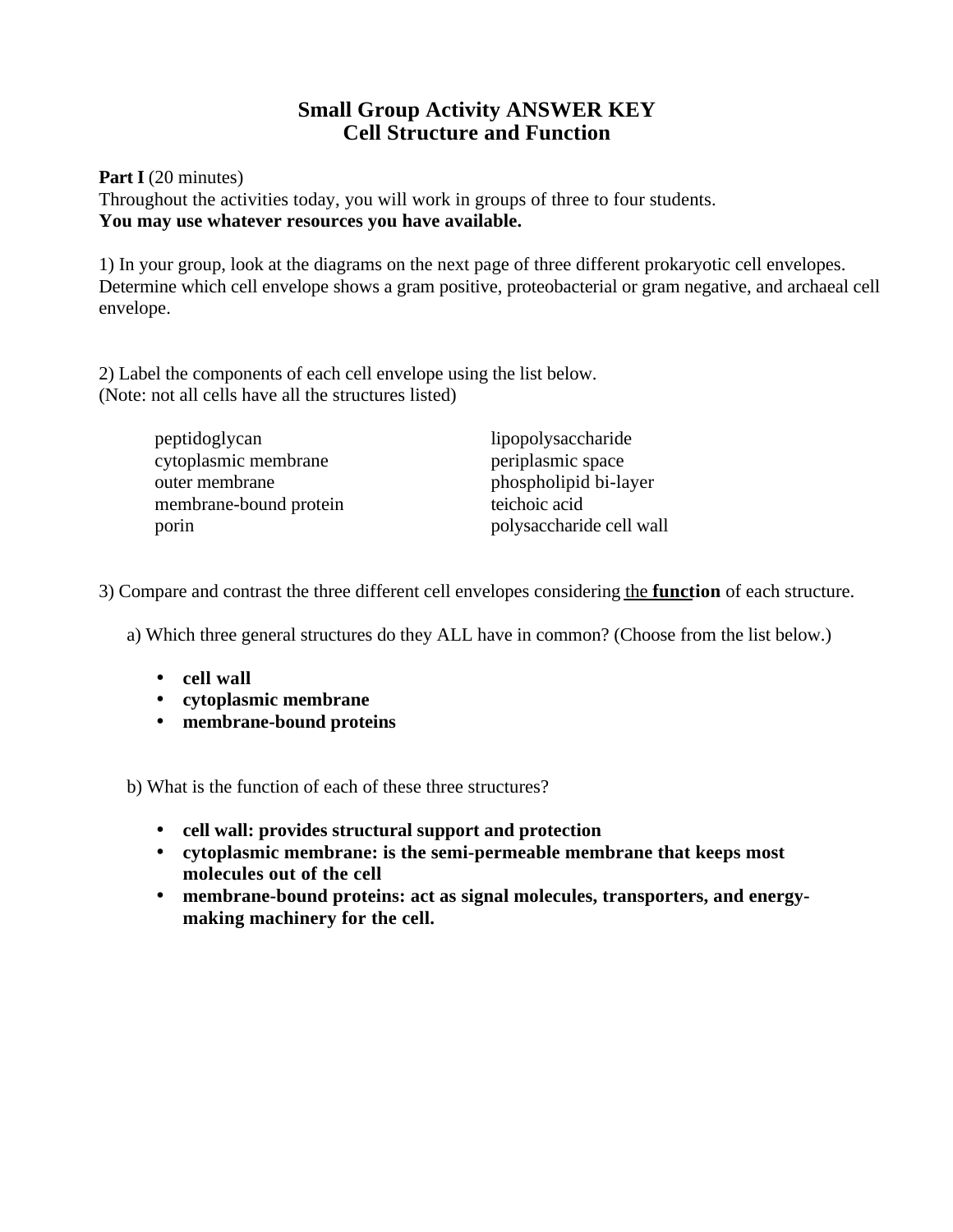## Cell type **ARCHAE**

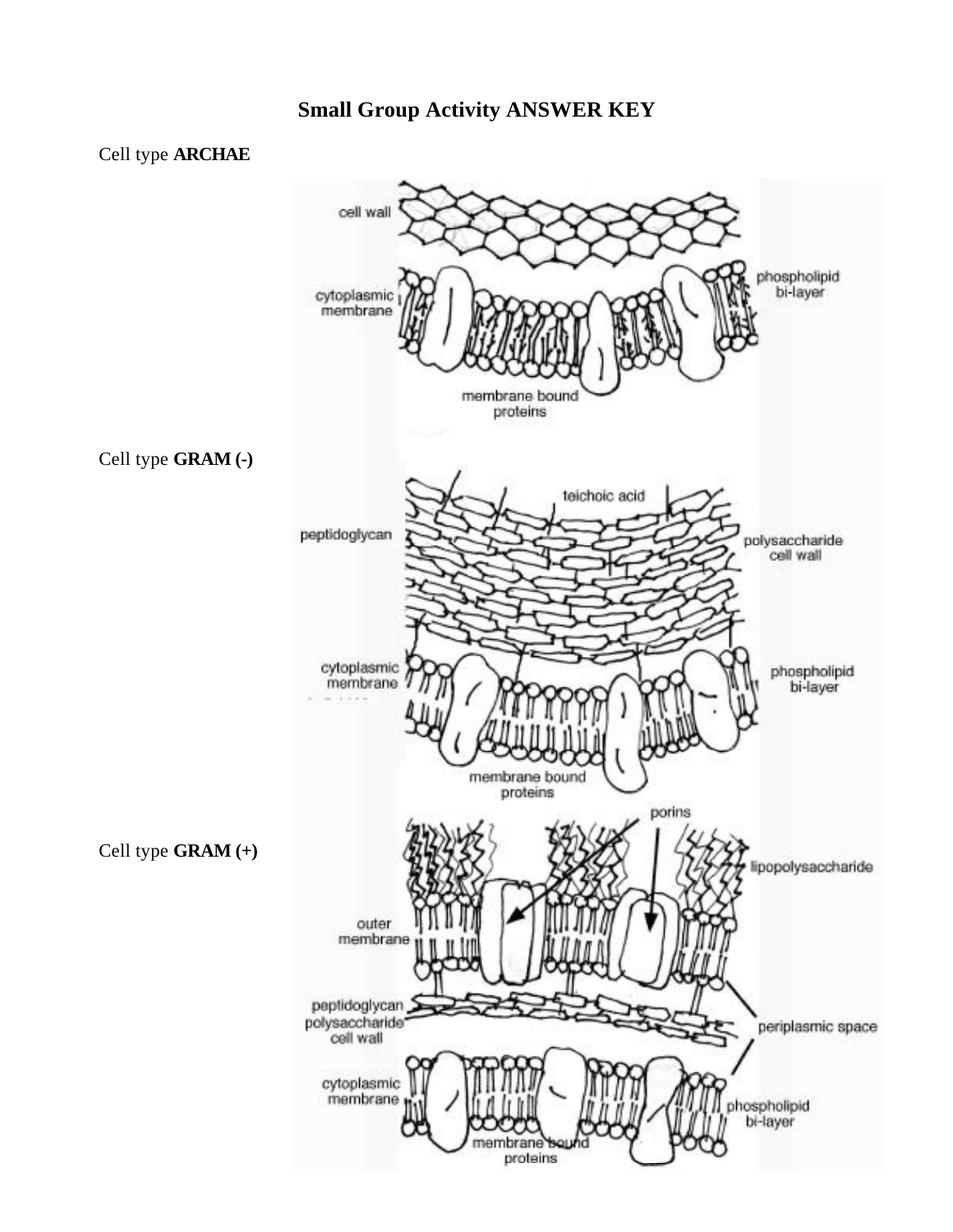# **Small Group Activity ANSWER KEY Cell Structure and Function**

## Part II. (25 minutes)

Antibiotics are organic chemicals that selectively kill bacterial cells (without harming eukaryotic cells). Many antibiotics work by attacking and disrupting different parts of the bacterial cell envelope.

For example, **vancomycin** is an antibiotic that has become critical for controlling penicillin-resistant bacteria. This large glycopeptide (molecular wt. = 1449) binds to **cell wall precursors** and interferes with peptidoglycan synthesis.

The **polymyxins** are a group of antibiotics that are particularly effective as a topical antibiotic against skin infections. These large polypeptides (molecular wt. = 1202) bind to **lipid A molecules** and disrupt bacterial cell membranes.

In the experiments below, different prokaryotic cells were grown in broth cultures in the presence or absence of an antibiotic (either vancomycin or polymixin) After 1 hour, cells were rinsed, and the percent of bacteria that survived was determined.



Using the data above, **predict** which experiment (A or B) was done using vancomycin and which experiment was done using polymyxin, and **explain your rationale**. NOTE: *Bacillus* has a Gram (+) type envelope; *E.coli* has a Gram (-) type envelope and *Methanobacterium* is an Archaea. (Hint: think about cell envelope structure).

Once you come up with an answer that everyone in your group agrees with, **write it in on the attached sheet and hand it in to your instructor.**